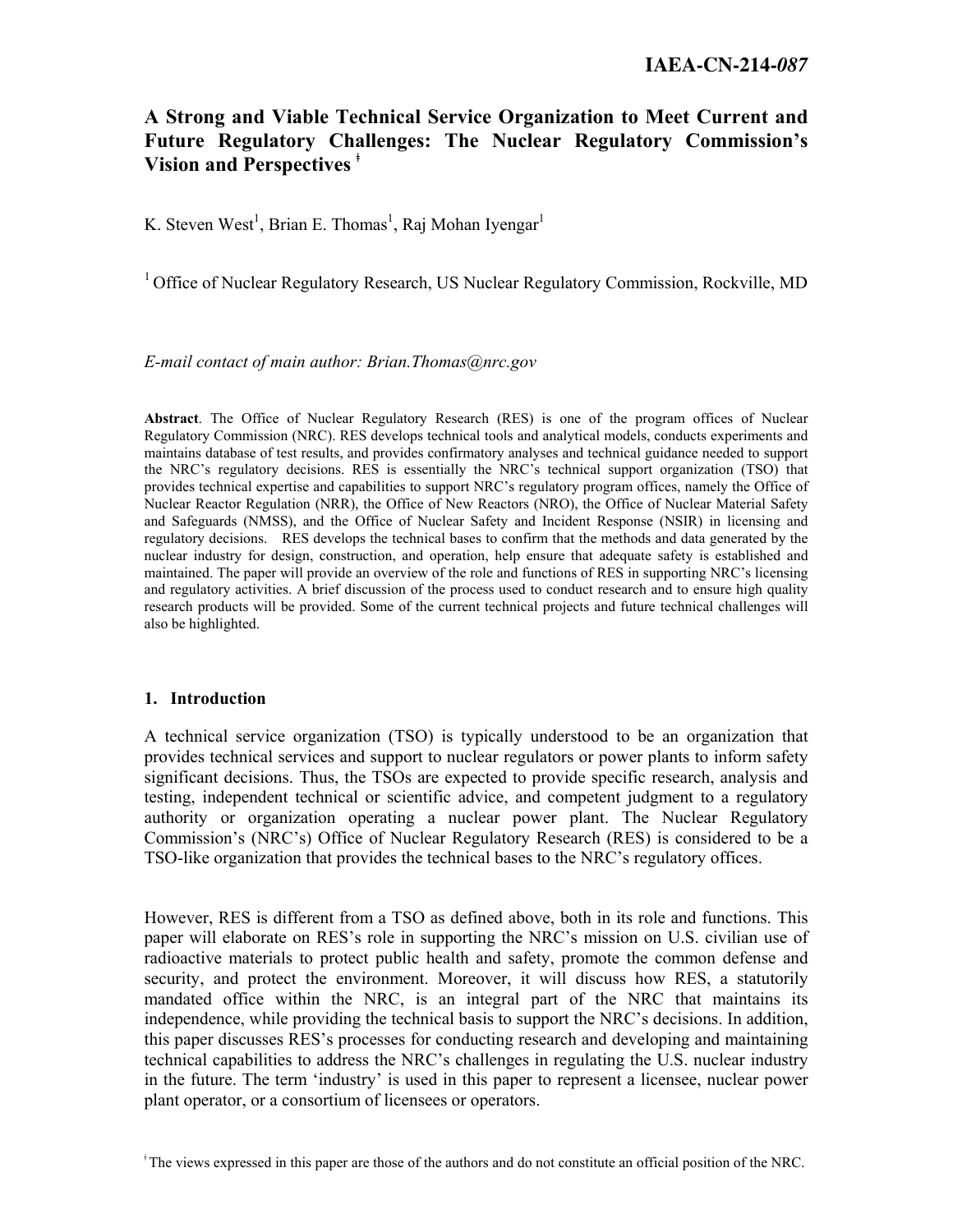## **2. Establishment of the NRC and RES**

The U.S. Congress, in the Energy Reorganization Act of 1974 [1], mandated the formation of the NRC. The same Act also established RES (Sec. 205) for "(1) developing recommendations for research deemed necessary for performance by the Commission of its licensing and related regulatory functions, and (2) engaging in or contracting for research which the Commission deems necessary for the performance of its licensing and related regulatory functions."

The role of RES is further promulgated in Title 10, "Energy," of the Code of Federal Regulations (10 CFR) Part 1, "Statement of Organization and General Information" [2], which states that RES:

*(a) Plans, recommends, and implements programs of nuclear regulatory research, standards development, and resolution of generic safety issues for nuclear power plants and other facilities regulated by the NRC;* 

*(b) Coordinates research activities within and outside the NRC including appointment of staff to committees and conferences; and* 

*(c) Coordinates NRC participation in international standards related activities and national volunteer standards efforts, including appointment of staff to committees.*

Therefore, the roles and responsibilities of RES were defined along with those of other NRC program offices by the law. In other words, the law mandated the capability to independently perform research to develop the technical basis for ensuring the safety of the U.S. public regarding any use of radioactive material.

### **3. The NRC's Regulatory Mission**

The NRC licenses and regulates the U.S. civilian use of radioactive materials to protect public health and safety, promote the common defense and security, and protect the environment. Thus, the NRC is responsible for ensuring safety in the design, construction, and operation of commercial nuclear facilities and in the other domestic uses of nuclear materials, such as in medicine and industrial activities.

To fulfill its responsibility to protect public health and safety, the NRC performs the following five principal regulatory functions:

*(1) Develops regulations and guidance for applicants, certificate holders, and licensees.* 

*(2) Licenses or certifies applicants to use radioactive materials and operate or decommission nuclear facilities.* 

*(3) Inspects and assesses certificate holders, licensee operations, and facilities to ensure compliance with NRC requirements; investigates allegations of wrongdoing; responds to events and accidents involving licensed facilities and materials; and takes appropriate enforcement actions when necessary.*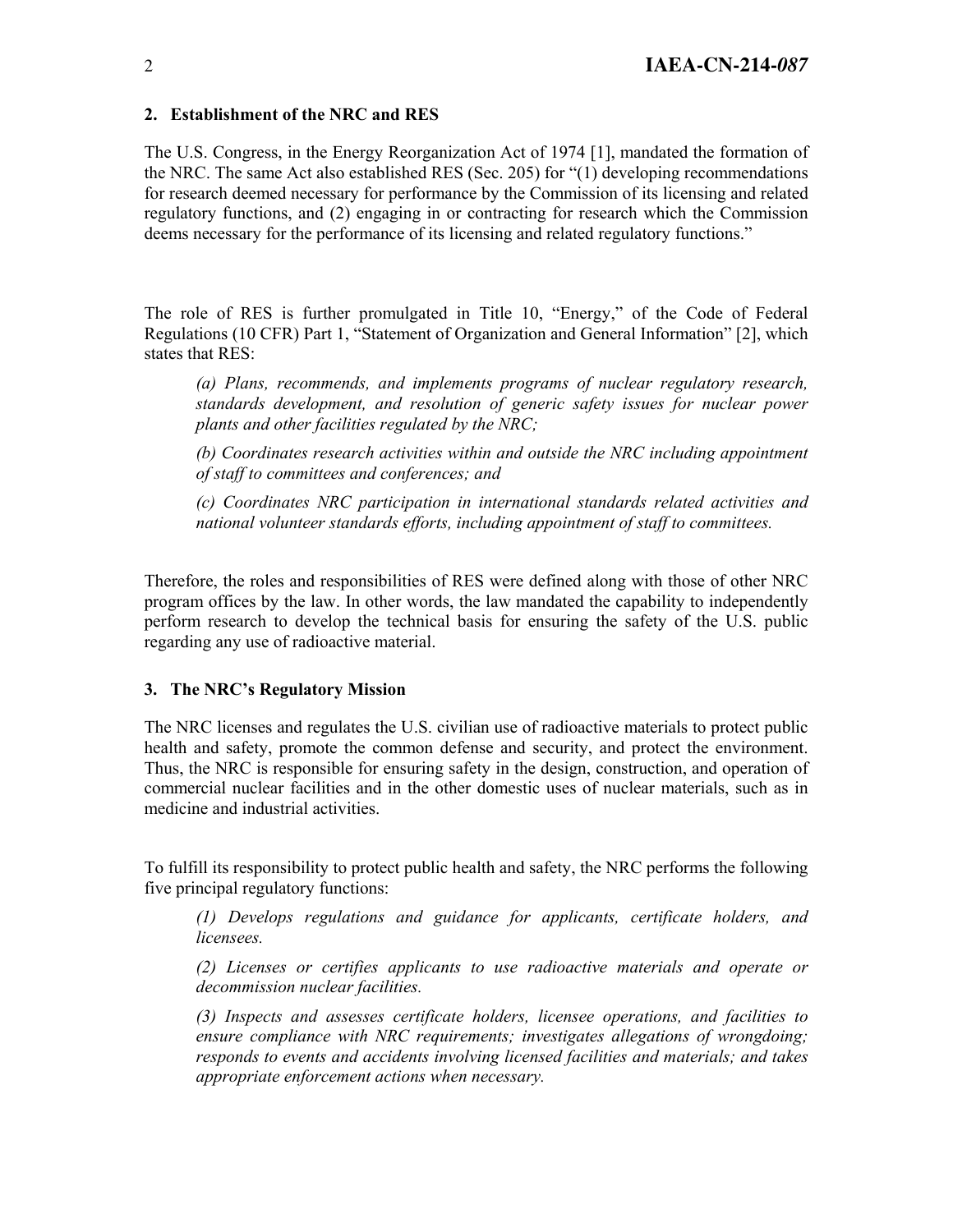*(4) Evaluates domestic and international operational experience associated with licensed facilities and activities.* 

*(5) Conducts research, holds hearings, and obtains independent reviews to support regulatory decisions.* 

Figure 1 shows the interrelationship between these regulatory functions and how RES support (function 5 above) is used in the other four functions of NRC's regulatory program.



*FIG. 1 The NRC's Regulatory Process. (Source: NRC's Strategic Plan [3])* 

#### **4. The Role and Functions of RES**

The NRC Principles of Good Regulation [4], issued in 1991, promote the principles of Independence, Openness, Efficiency, Clarity, and Reliability as fundamental guideposts in ensuring the quality, correctness, and consistency of NRC regulatory activities. Reliability is a key principle in defining the role of the RES. This principle states that regulations should be based on the best available knowledge from research and operational experience.

Unlike technical programs in some TSOs, the NRC research program is designed to improve the NRC's knowledge in areas where uncertainty exists, where safety margins are not well characterized, and where there are technical issues to be resolved to support regulatory decisions. RES provides technical advice, analytical tools, and information for the Commission and NRC staff to identify and resolve safety issues, make regulatory decisions, develop regulations and guidance, conduct independent analyses to support decisions, grant or or deny licensee proposed changes, renew plant operating licenses, evaluate operating experience, evaluate proposed designs and technologies, and enhance the efficiency and effectiveness of NRC programs and processes. RES conducts the NRC's internal research, as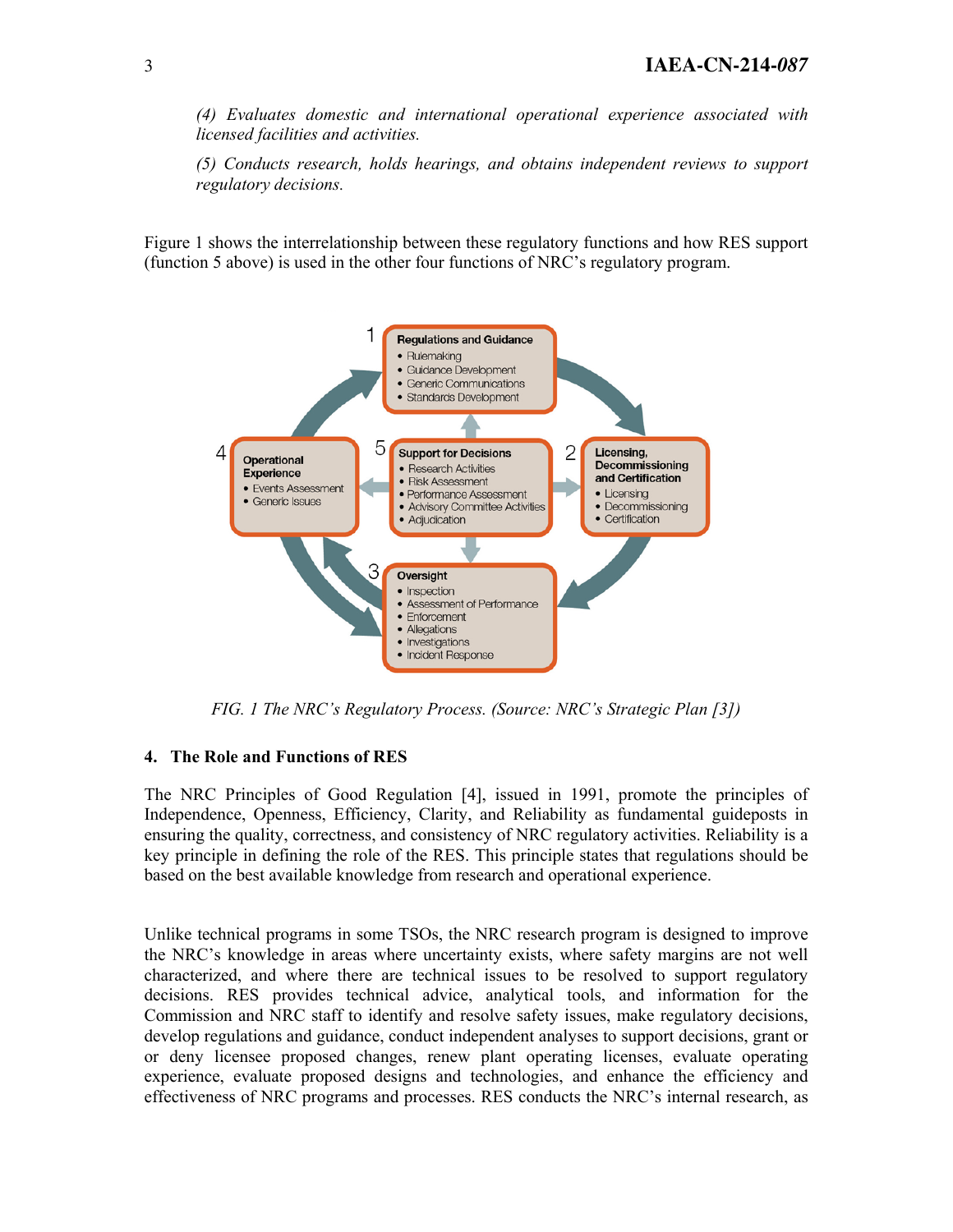well as the cooperative research with the U.S. Department of Energy and other government agencies, the nuclear industry, universities, and NRC's international partners. To perform the internal research, RES relies on in-house expertise as well as the services provided by DOE laboratories and commercial contractors. The NRC's RES program is not available for commercial purposes.

It should be noted that the responsibility for the safety of nuclear power plants and for the safe use, storage, and disposal of radioactive material lie with the owners and operators. Accordingly, the industry and related organizations have the responsibility to develop and provide the necessary data and information to satisfy the NRC's regulations. The research that the industry conducts provides much of the information that the NRC needs to fulfill its regulatory responsibilities. However, in some instances, the industry's research may not fully cover the breadth and depth of the issue. In such cases, the NRC regulatory offices seek the services of RES to perform additional research to independently confirm the industry position. RES conducts this type of confirmatory research to resolve any uncertainties associated with the research results and to assess any impact on a broader regulatory issue.

An illustrative example of a broad issue, where industry actions required additional research by RES, involves the pressurized water reactor (PWR) sump clogging issue. Initially, RES conducted limited scoping studies to determine if chemical effects were a potential concern. Once these studies identified that a concern may exist, the nuclear industry and the NRC collaborated in a joint research effort to more clearly identify the concerns. After this joint research was completed and the concerns were evident, NRC embarked on a significant research effort to evaluate the broad implications associated with chemical effects on sump clogging. This research was used to identify other issues that the nuclear industry needed to address through their own research programs. The results also helped confirm the validity of this research and the application of the research results to the assessment of chemical effects on sump clogging. Thus, the primary objective of NRC research is to be able to confirm or refute positions or analyses put forward by the industry, on the basis of having clear and sufficient knowledge of the issues involved. This knowledge may prompt the NRC staff to require or specify additional research by the nuclear industry, as appropriate.

RES engages in three categories of research to support the NRC's regulatory activities, depending on the nature of, the anticipated duration of, and the regulatory need for the activity. Shorter duration research activities, requested by NRC's regulatory offices to satisfy a stated regulatory need, are termed "confirmatory" research. This is because such activities involve performing experiments or developing analytical tools to be used by staff to independently confirm an applicant's or licensee's analyses. These activities often result in delivering a well-defined product on a predetermined schedule. Some examples of this research include activities on sump clogging in emergency core cooling systems (ECCSs), neutron absorber degradation, primary water stress corrosion cracking, probabilistic risk assessment of reactor systems, risk associated with fire, neutronics analyses, criticality safety assessment, thermal hydraulic analyses of safety margins, and effects of radioactive release to environment.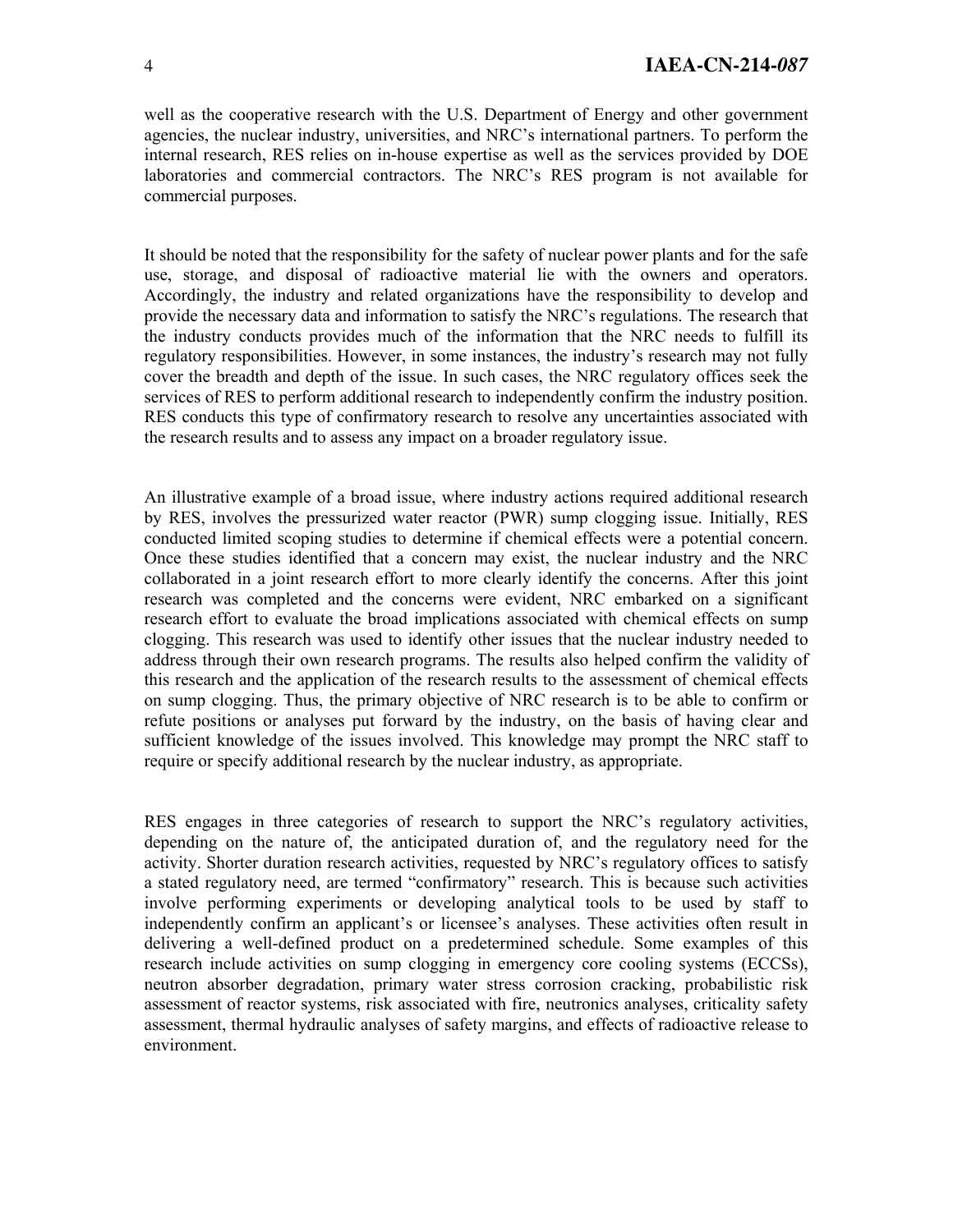RES also conducts "forward looking" and long term research. This is because NRC recognizes that the industry does not always conduct sufficient forward looking research to anticipate and address potential nuclear safety issues. This forward looking research contributes to fulfilling NRC's role, including the ability to be prepared to address safety issues and changes in technology that might arise in the future.

Forward looking research supports anticipated regulatory needs within the next few years. Long term research activities scope out potential future regulatory needs (i.e., approximately five years from the present and beyond) to determine the likelihood that a related regulatory decision will be needed and to identify the research required to support that decision. In particular, the forward looking and long term research activities address anticipated problems of potential safety significance that the industry might not be pursuing and a new and expanded knowledge to address the safety issue can help the NRC accomplish its mission. Increasing the NRC's knowledge and understanding of the underlying technologies or phenomena related to plant safety helps the NRC discover unforeseen situations. Hence, this research prepares the NRC with the knowledge to address potential future safety issues. Some examples of forward looking research include activities related to subsequent license renewal (SLR) (that is, license renewal beyond a facility's 60-year operating lifetime), long term plant operations, extended spent fuel storage and transportation, and some forward looking research activities related to the Fukushima Dai-ichi accident. Examples of long term research include scoping activities about smart grid impacts on nuclear power plants and assessing potential climate variability contributions to risk at nuclear facilities.

## **4.1 RES Organization and Functions**

RES consists of three technical divisions and a division to oversee the program management and policy development and analysis (PMDA) (see Figure 2). The technical divisions, Division of Engineering (DE), Division of Systems Analysis (DSA), and Division of Risk Analysis (DRA) maintain and develop the technical capabilities needed to respond to the current and future research needs of the NRC. PMDA oversees budget planning and execution, manages information technology needs, and provides management and staffing controls in support of the needs of the technical staff in RES and the NRC.

DE coordinates research activities with the program offices, in such areas as material characteristics, aging, natural hazards, digital instrumentation and controls (digital I&C), homeland security, and other engineering aspects of NRC-regulated activities and facilities. DE develops advanced computational tools to evaluate pressure vessel and piping integrity and to assess seismic hazards and structural integrity. The division also serves as the NRC lead for coordinating NRC codes and standards activities.

DSA plans, develops, and manages research programs to develop and maintain broad technical expertise, experimental data, and tools for numerical simulation analyses in the areas areas of criticality safety, thermal hydraulic and severe accident phenomenology, accident source terms, and accident sequence analysis. DSA develops analytical capabilities for a wide spectrum of conditions, including normal operations and design basis and severe accident conditions for current, new, and advanced reactor designs. The division's research program also involves quantifying margins, reducing unnecessary regulatory burden, and reducing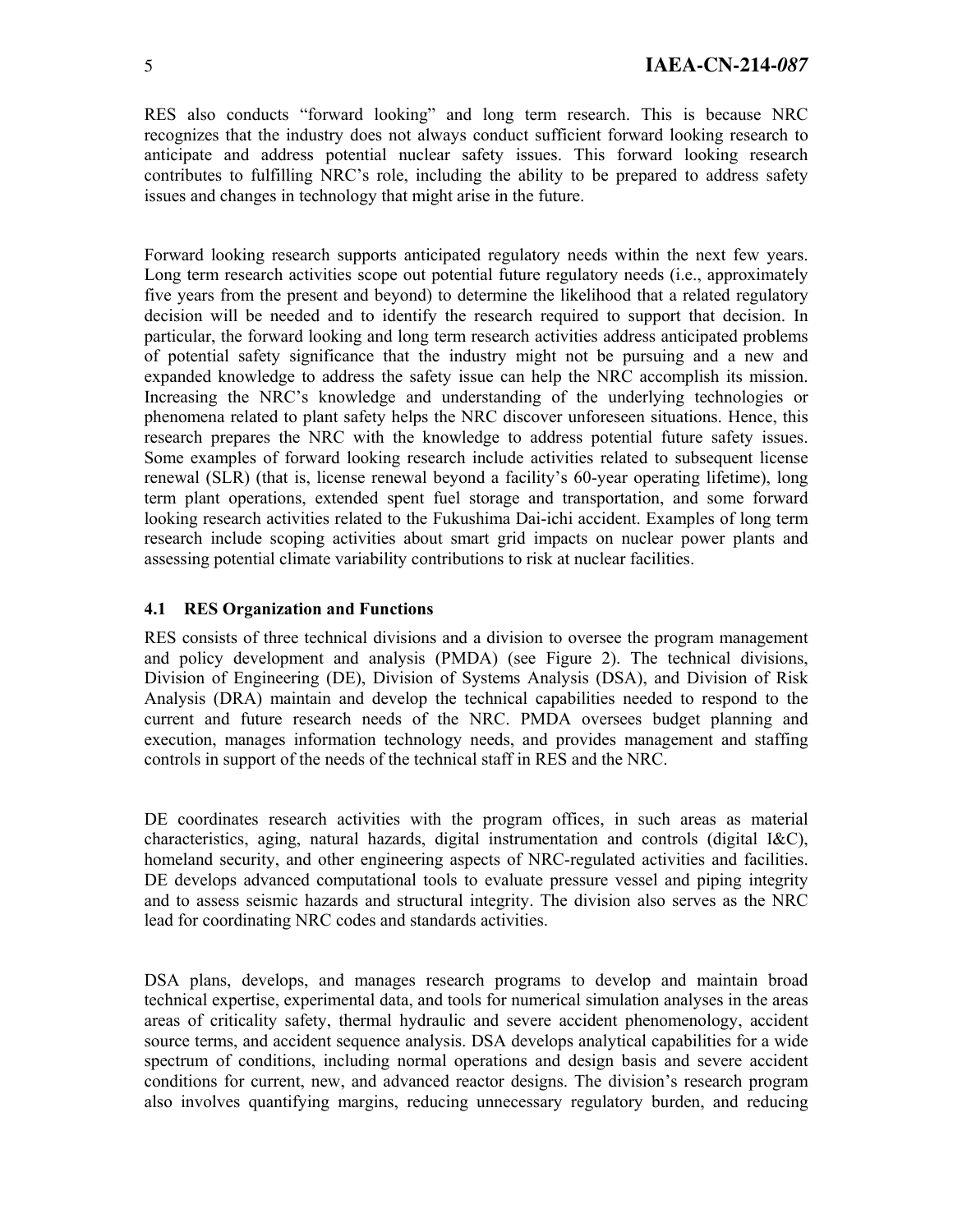uncertainties for areas of potentially high risk or safety significance. In addition, the division develops the methods, data, standards, and modeling tools to assess dose and health effects and the effects (and their magnitude) of released radioactive material on the environment outside nuclear facilities.



*FIG. 2 RES organizational chart* 

DRA develops, recommends, plans, and manages research programs relating to probabilistic risk assessments (PRA), human factors and human reliability analysis, performance and reliability analysis, movement of radionuclides through environmental systems, operating experience, and fire safety (including fire modeling, fire PRA methods, and fire testing). The division develops and uses PRA based methodologies, models, and analysis techniques, such as the standardized plant risk models (SPAR), the Systems Analysis Programs for Hands on Integrated Reliability Evaluation (SAPHIRE) code, and other PRA codes. The division conducts research to provide safety perspectives on the impact of human performance on nuclear power plants and other NRC regulated activities. The division develops risk informed performance indicators and thresholds to provide support to the NRC Reactor Oversight Program (ROP). It also implements the Accident Sequence Precursor Program for operating nuclear power plants. The division manages and coordinates research on modeling and monitoring for environmental assessment, flood assessment, flood protection, materials performance, and groundwater issues. The division remains cognizant of nuclear power plant operational and reliability data systems in the industry and the NRC and serves as a focal point for coordination and evaluation of the NRC's safety data collection programs. More than 100 current RES projects and activities are summarized in NUREG-1925 [5]. A few representative examples of research activities are described in Appendix I.

### **5. The Process for Conducting Research**

RES has developed a process for the regulatory and other program offices to request technical assistance or analysis to support the technical and regulatory needs of the NRC. Unlike some TSOs, RES does not independently embark upon research without the need and consent from the Commission or regulatory offices. The process ensures that the staff appropriately captures the scope, content, and schedule of requested technical products and services and communicates with the requesting offices on the extent of services and deliverables. This process also provides schedules for completion of milestones, identification of stakeholders, and documentation of agreements and approvals.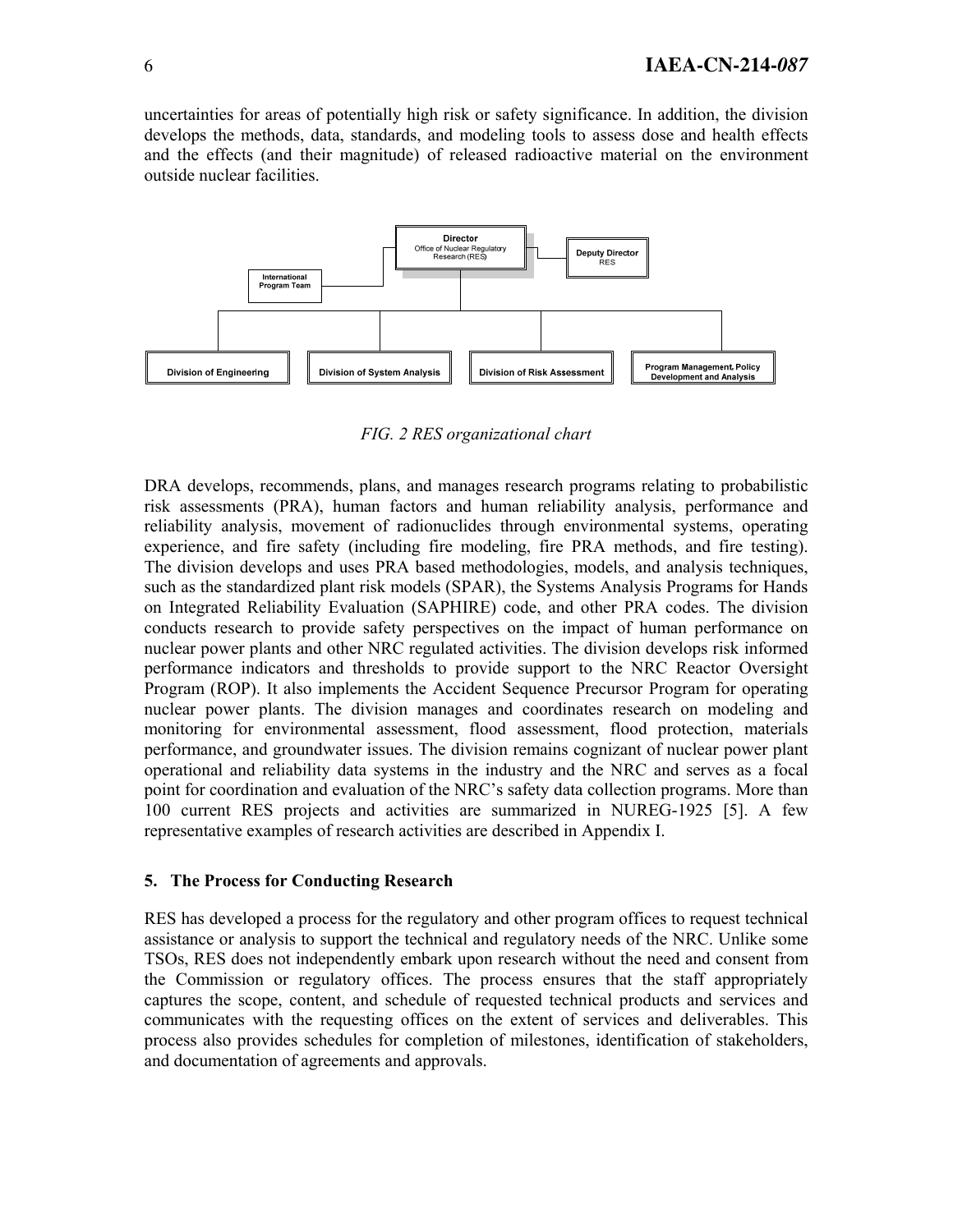The process for engaging RES to perform research work for the regulatory and other program offices typically involves three different levels of requests based on the scope of work and resource requirements (staff time and funding). The requested products should be consistent with the role of RES to supply technical tools, analytical models, analyses, scientific information, experimental data, and guidance to support regulatory decisionmaking. The three levels of work requests are (1) Informal Assistance Request, (2) Research Assistance Request, and (3) User Need Request. For activities not addressed under these three mechanisms, RES engages the program offices in the development and endorsement of a research plan. A research plan may cover multiple existing work requests and include other work such as long term research or ongoing support for codes and models.

The above process ensures that RES uses the proper level of administration to develop a complete and mutually agreed on technical service agreement before the start of actual work. The technical service agreement ensures that the requested work has been adequately communicated to and approved by the appropriate levels of management, both in RES and in the requesting office. The engagement of management allows RES to respond better to user office requests with a high degree of confidence that resources are available to complete the work. In addition, this engagement ensures that the schedules for product and service deliverables are properly understood and achievable. All work requests are processed, tracked, and monitored to ensure that RES provides timely and high quality products to the regulatory offices.

Research products include NUREGs, technical reports and publications, and RES-generated regulatory guides. All research products undergo internal peer review within RES before being provided to the regulatory offices. These products are reviewed by staff from regulatory offices to ensure that the needs of those offices are adequately and satisfactorily met. The feedback and comments from the customer offices on the research products will be addressed to enhance the quality of the products. In addition, major research products are usually reviewed by the Advisory Committee for Reactor Safeguards (ACRS). The ACRS is an independent committee that reviews and advises the Commission with regard to the licensing and operation of production and utilization facilities and related safety issues, the adequacy of proposed reactor safety standards, the technical and policy issues related to the licensing of evolutionary and passive plant designs, and other matters referred to it by the Commission. RES staff facilitates the ACRS reviews through informal and formal briefings to the ACRS and its various subcommittees. RES also recognizes the importance of external peer review to ensure the quality of its research products. Harnessing the wide knowledge base of external peer reviewers enhances the quality of the research products. RES strives to make the results of peer reviews evident, whenever possible, through discussions in professional meetings. In addition, significant research products are made available for public comments before finalization. RES also recognizes the need for quality control of the internally developed computational confirmatory tools. In order to ensure the quality of advanced computational tools, extensive validation and verification with experimental data is performed. After the completion of a research project or program, RES conducts a quality survey to determine the quality and timeliness of its support to the regulatory offices. The results of the quality survey are used to continuously improve the research program.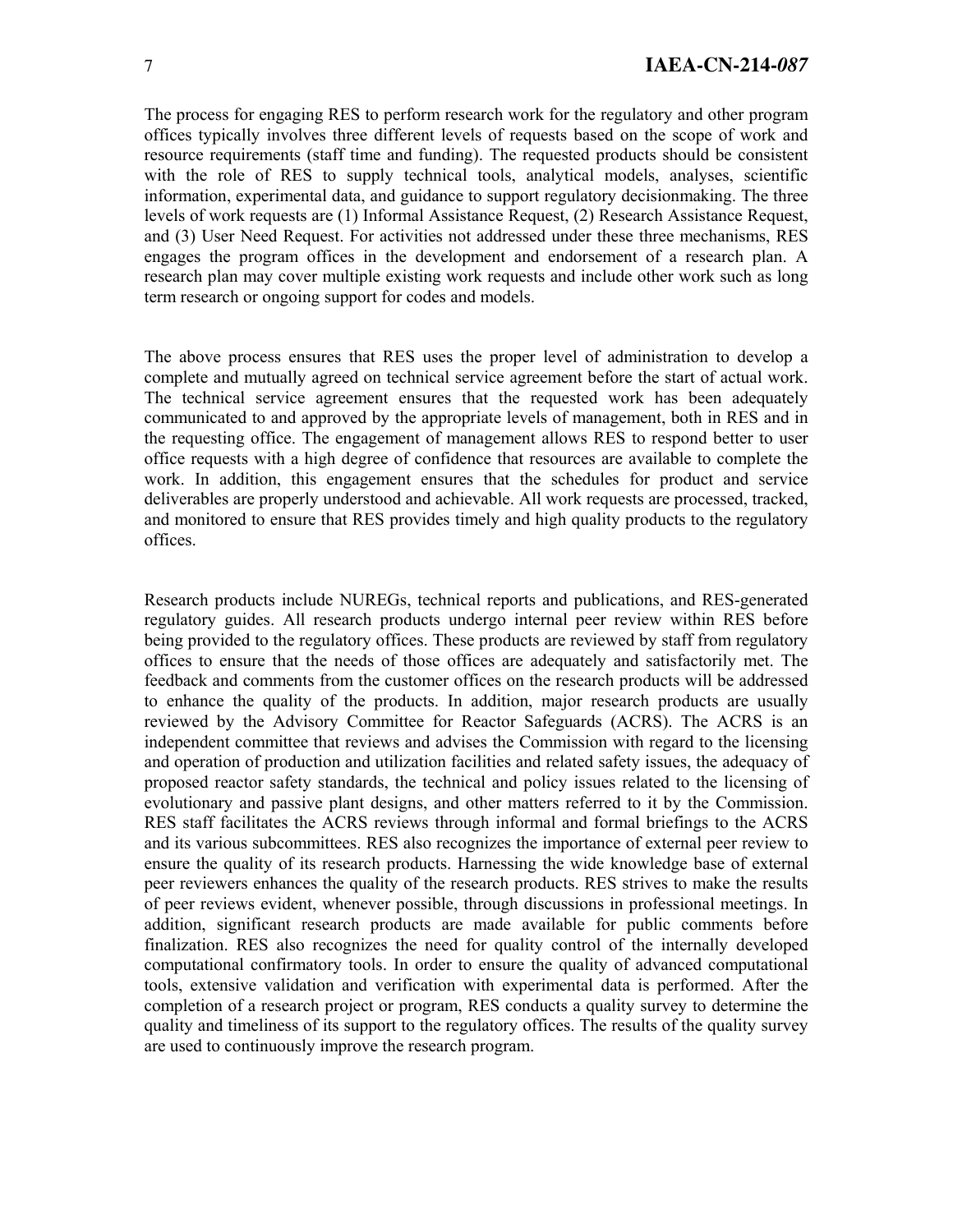### **6. Domestic and International Collaborations**

Domestic and international collaborations are important activities undertaken by RES to fulfill its commitment to the NRC's mission. Accordingly, RES has developed positive and fruitful work relationships with many domestic and international entities. These collaborations provide timely and thoughtful peer input while giving the NRC the ability to leverage its expertise and resources on key topics of common interest.

As examples, RES partners with the U.S. Department of Energy (DOE) and the Electric Power Research Institute, Inc. ("EPRI") through a separate Memorandum of Understanding (MOU) with each organization. EPRI conducts research, development, and demonstration relating to the generation, delivery, and use of electricity. The above mentioned MOUs are used to facilitate cooperative research and information exchange pertaining to nuclear safety. This cooperation enables RES to enhance its capabilities, leverage its resources, and avoid duplication of efforts. Under an MOU, RES may cooperate with, share data and technical information with, and (in some cases) share costs with external organizations like DOE or EPRI whenever such cooperation and cost sharing is mutually beneficial. While the NRC can collaborate and share resources to run experiments or develop data, the NRC retains its independent responsibility for evaluating and interpreting the data and making regulatory determinations. In addition, RES partners with a number of other U. S. federal agencies, such as the National Aeronautics and Space Administration, National Institute of Standards and Technology, National Academy of Sciences, and National Science Foundation, in mutually beneficial research activities involving sharing of knowledge, data, analyses, test facilities, and test results.

One of the areas of NRC DOE cooperative research is related to the long term operation of light water reactors. DOE conducts research in this area under the Light Water Reactor Sustainability Research (LWRS) Program while the NRC's research explicitly supports the NRC's SLR program. The addendum to the MOU between the NRC and DOE in this area allows data to be shared and ensures that both the NRC and DOE remain cognizant of all related efforts. This collaboration has led to some jointly-funded efforts. These efforts include the expanded materials degradation assessment, which evaluates material degradation in passive system components during the SLR period.

Examples of areas of NRC EPRI cooperation include the development of advanced computational tools for assessing reactor component safety, aging and qualification of electrical cables, interface of digital instrumentation & controls and human factors, long term operations, seismic risk, fire risk, probabilistic research assessment, and non-destructive examination.

RES has also implemented approximately 100 bilateral or multilateral agreements with more than 30 countries and other international organizations, including the Organisation for Economic Cooperation and Development (OECD) and the International Atomic Energy NRC (IAEA). These agreements cover a wide range of activities and technical disciplines, including including severe accidents, thermal hydraulic code assessment and application, digital instrumentation and control, nuclear fuels analysis, seismic safety, fire protection, and human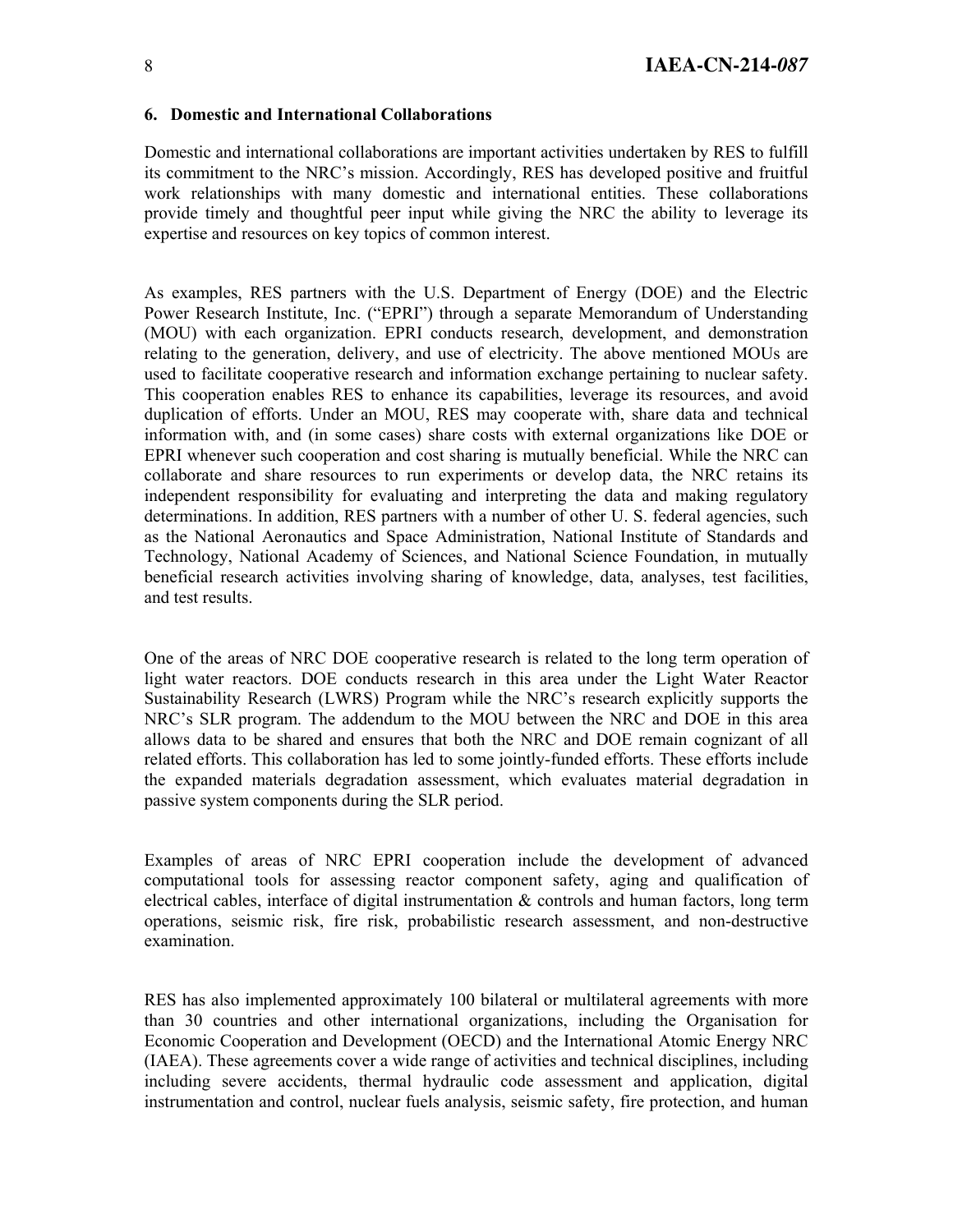performance and reliability. Results of these activities contribute to the NRC's knowledge base and help inform the technical basis for NRC's regulatory decisionmaking. These efforts also provide access to laboratories and experimental facilities that are not available domestically, such as the Halden Test Facility in Sweden.

## **7. The NRC's Knowledge Base and Knowledge Management**

The NRC recognizes the importance of its knowledge base, which relies on developing, maintaining, and strengthening its technical expertise and core capabilities. This vision is best captured by former Commissioner Kenneth C. Rogers in a proposal to the Commission that the NRC should take steps to enhance the maintenance, renewal, and extension of NRC's knowledge base [6]. He stated, "The quality of NRC's decision making is ultimately dependent on the NRC's ability to: identify relevant technical knowledge needed for its regulatory decision making; gain access to that knowledge; and, transfer that knowledge readily into its regulatory practice." This statement underscores the following main principles that are relevant and adhered to in RES.

- *The NRC knowledge base requires continuing maintenance and extension,*
- *Qualified staff are the key to maintaining the NRC knowledge base, and*
- *Transferring knowledge into regulatory practice is a desired outcome of research.*

To ensure high quality and maintain credibility, RES maintains strong technical expertise in many technical disciplines. The research staff stays technically up-to-date to conduct research, and to direct and oversee the research of others, to understand and interpret research results and analyses, and to advise other regulatory offices and senior managers in their regulatory decisionmaking. Appropriate resolution of complex technical issues requires the research staff to access the technical expertise in other organizations, to obtain different perspectives, and to assemble critical masses of skills and expertise.

Thus, knowledge management (KM) is an integral part of the RES mission. KM activities are focused on capturing, preserving, and transferring key knowledge among employees and stakeholders. The body of knowledge can be used when making regulatory and policy decisions and ensures that issues are viewed and analyzed within a historical context. The primary mechanism of KM involves the documentation of technical bases resulting from the research activities in the form of NUREG publications. Recently, RES has initiated the development of NUREG/KM series documents that capture historical events and highly significant technical and safety information with an aim to preserve this knowledge for future generations [7 - 11]. RES also fosters technical exchanges through multiple avenues, such as RES seminars, staff participation in international and domestic conferences and workshops, and dissemination of technical information to a variety of stakeholders. All of these activities form the core of the KM effort at RES. Mentoring of junior staff by senior staff and knowledge transfer between senior and junior staff are some of the other KM activities.

An important component of the RES KM program is the development of virtual Communities of Practice (CoPs) where RES staff members can share and collect information in their area of interest. Through such CoPs, staff can have access to existing sources of technical information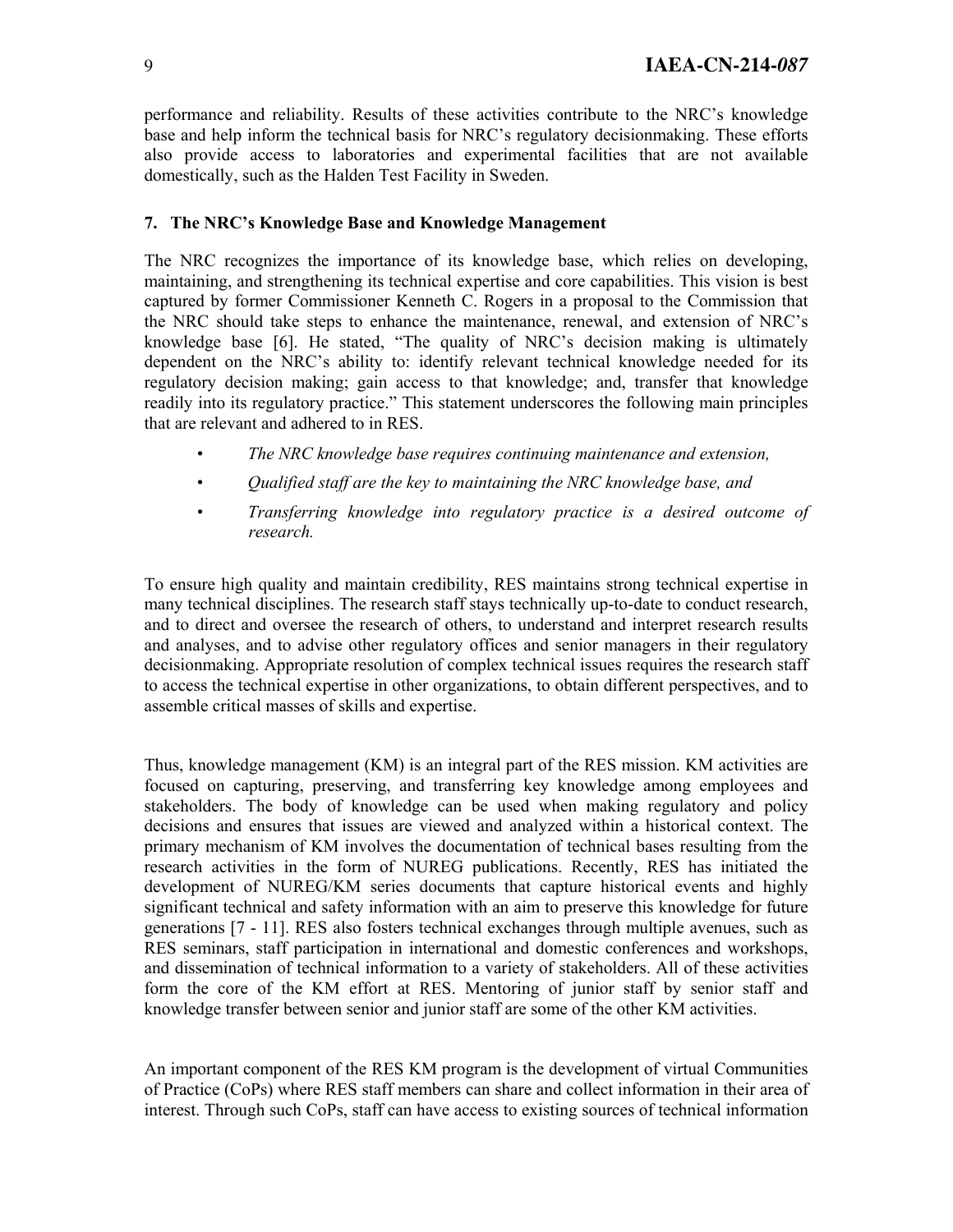information to achieve goals and objectives of the NRC mission. The discussion and communication through the global CoPs have contributed to improved understanding of technical issues, development of more viable and practical solutions, and enhancement of analytical and computational tools. RES has several CoPs on topics such as human factors; high temperature gas cooled reactors; liquid metal cooled reactors; fire protection; health effects; and structural, geotechnical, and seismic engineering.

## **8. Future Challenges**

In its strategic plan for fiscal years (FYs) 2014 through 2018 [3], the NRC has identified new challenges, as it continues to operate in a dynamic environment. Several of these challenges require research support, including the following:

- Continued implementation of enhancements to improve nuclear safety based on lessons learned from the 2011 nuclear accidents at the Fukushima Dai-ichi;
- Continual learning and adaptation of the regulatory framework to address knowledge of and response to the specific hazards, uncertainties, and risks associated with each nuclear site;
- Continued readiness to review applications involving new technologies such as small modular reactors, medical isotope production facilities, and rapidly evolving digital instrumentation and control systems; and
- Globalization of nuclear technology and the nuclear supply chain, which drives the need for increased international engagement on the safe and secure use of radioactive material.

RES has embarked upon several research efforts to address the future challenges to the NRC.

Several decades ago, the recovery of Three Mile Island Unit II (TMI 2) advanced the understanding of severe-accidents in PWRs. Similarly, the post-Fukushima forensic analyses offer an opportunity to better understand severe accident progression in BWRs. An international program to assist the Government of Japan in the cleanup efforts for the Fukushima reactors may include identifying and gathering information that will enhance NRC research activities in areas such as severe accident modeling. These activities will better inform severe accident management guidelines. RES is engaged with DOE, the OECD/Nuclear Energy Agency (NEA), the IAEA, and the Japanese regulatory and research organizations in discussing technical issues related to Fukushima cleanup efforts.

Several research projects are underway in the fire risk area. RES is planning additional testing and fire experiments and development of fire prediction models through collaborative efforts with U.S. industry and international organizations. RES is working with NIST to perform a comprehensive series of experiments on the heat release rate (HRR) from electrical enclosures. The summary report, to be published in the near future, is expected to advance the state of the art for modeling fires in electrical enclosures.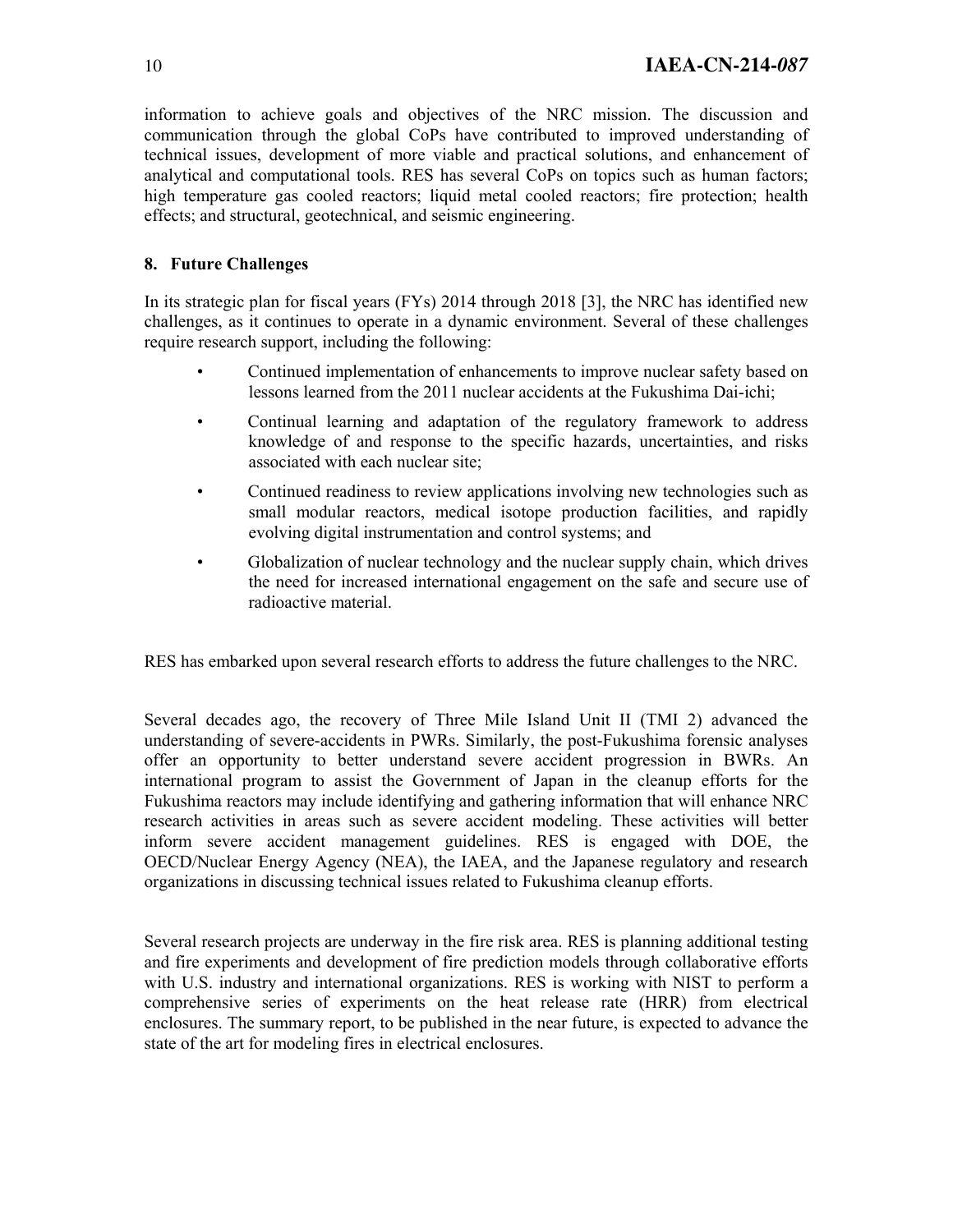RES is addressing technical challenges related to digital I&C systems by shifting the research focus toward activities that address evolving regulatory needs. Past research has focused on analyzing digital system failure modes, an area in which significant progress has been made. Current research programs are focusing on digital I&C reliability modeling using PRA and on hazard analyses of digital I&C systems to support the current deterministic regulatory framework.

RES is actively engaged in collaborative programs with foreign regulators and TSOs, with an aim to augment the technical database and information on safety issues. Current and future programs include research on fuel performance, zirconium fire issues, non-destructive examination, irradiation damage of reactor materials, seismic testing and analysis of nuclear power plant systems, structures, and components, analysis of earthquake experience data, human factors, human reliability assessment, and ground-water monitoring.

## **9. Summary**

RES is a TSO-like organization mandated by the U.S. Congress to support the NRC. RES is fully integrated within NRC, along with other regulatory offices, and operates like a TSO to the regulatory offices and the Commission. It carries out the NRC's research program providing independent information and expertise needed to support NRC's regulatory decisionmaking process, as well as identifying and characterizing technical questions in anticipation of potential future safety issues.

To accomplish its goals and objectives, RES has established appropriate mechanisms to initiate and drive research to fulfill the needs of regulatory offices. The primary mechanisms and the process to ensure the research products meet high quality standards are detailed in the paper. While a sound process is an enabler, the technical expertise and core capabilities are the necessary ingredients for the conduct of research to meet the expectations of the regulatory offices and the Commission. Accordingly, in addition to maintaining in-house expertise, RES relies on the services provided by DOE laboratories and commercial contractors to extend its capabilities. RES also leverages support from various domestic and international collaborations to fulfill its mission.

There are a number of future challenges that RES is striving to address through well-planned and well-established programs. RES has embarked upon several research efforts to address these challenges. Examples of these challenges are discussed in the paper.

## **10. Acknowledgements**

The authors acknowledge the vision, support, and encouragement provided by Dr. Brian Sheron, Office Director of RES, during the course of developing this paper. Thanks are due to several management and staff members who have provided help in completing the paper. In particular, the authors are very grateful to Mr. Michael Case, Dr. Robert Tregoning, Mr. Brett Rini, and Mr. Kenneth Armstrong for readily offering their keen insights and input. Their thorough review resulted in improved content and readability of the paper.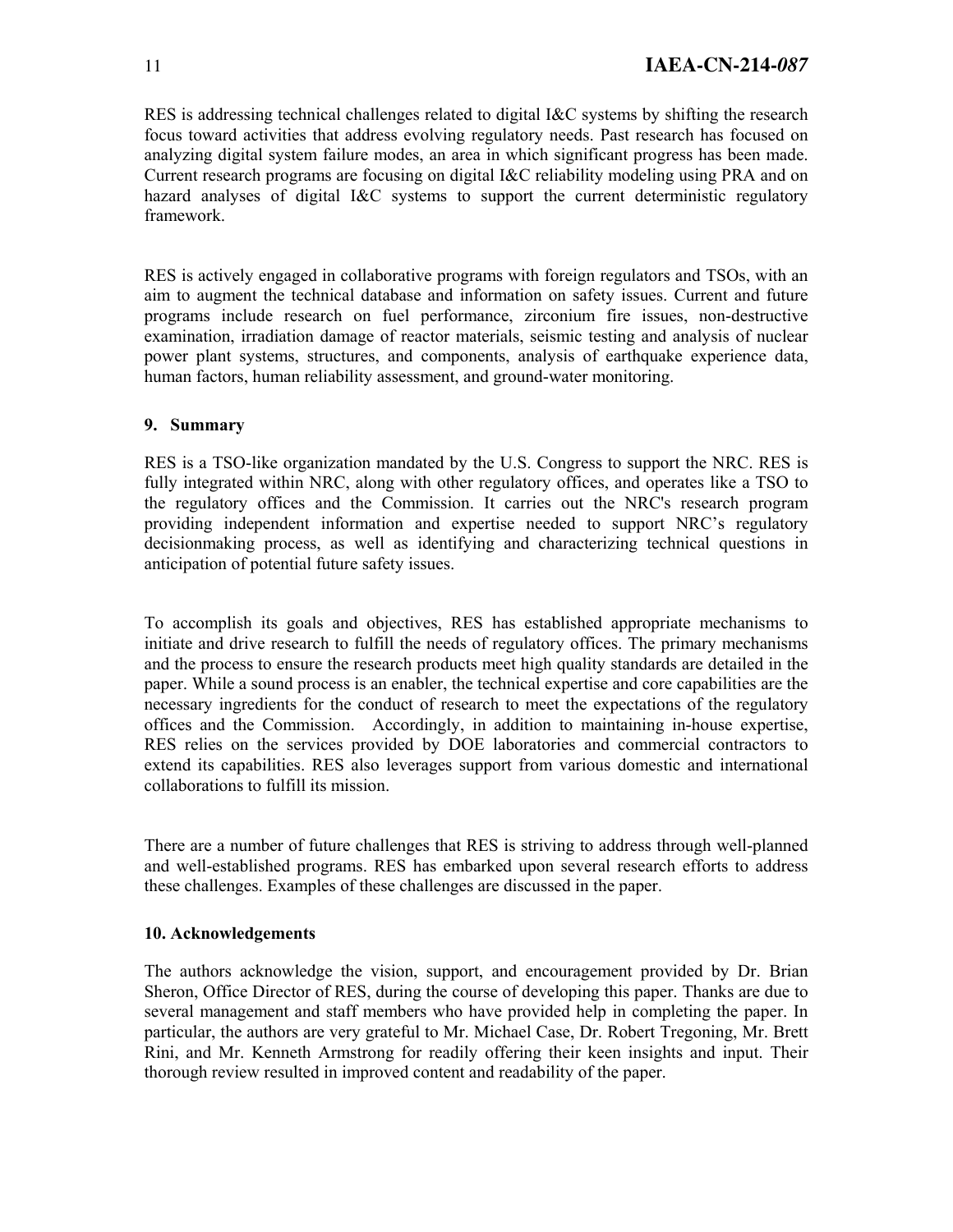## **11. References**

[1] UNITED STATES CONGRESS, Energy Reorganization Act of 1974, Pub. L. No. 93 438, 88 Stat. 1233 (1974).

[2] UNITED STATES CODE OF FEDERAL REGULATIONS, "Statement of Organization and General Information," Part 1, Chapter I, Title 10, "Energy" (10 CFR 1), as announced in the Federal Register at 52 FR 31602, August 21, 1987, and as amended at 63 FR 69544 (1998).

[3] U.S. Nuclear Regulatory Commission, "NRC: Strategic Plan – Fiscal Years 2014-2018," NUREG-1614, Vol. 6, Agencywide Documents Access and Management System (ADAMS) Accession No. ML14246A439 (2014).

http://www.nrc.gov/reading-rm/doc-collections/nuregs/staff/sr1614/v6.

[4] UNITED STATES NUCLEAR REGULATORY COMMISSION, "Principles of Good Regulation," ADAMS Accession No. ML14135A076 (1991). http://www.nrc.gov/about-nrc/values.html#principles

[5] UNITED STATES NUCLEAR REGULATORY COMMISSION, "Research Activities: FY 2012–FY 2014," NUREG-1925, Rev. 2, ADAMS Accession No. ML13242A030 (2013).

[6] UNITED STATES NUCLEAR REGULATORY COMMISSION, "Staff Requirements Discussion of Internal Management Practices (Part I) [etc.]," M931110B, ADAMS Accession No. ML003760148 (1993).

[7] UNITED STATES NUCLEAR REGULATORY COMMISSION, "Three Mile Island Accident of 1979 Knowledge Management Digest," NUREG/KM-0001, ADAMS Accession No. ML12340A344 (2012).

[8] UNITED STATES NUCLEAR REGULATORY COMMISSION, "The Browns Ferry Nuclear Plant Fire of 1975 Knowledge Management Digest," NUREG/KM-0002, Rev. 1, (supersedes NUREG/BR 0361), ADAMS Accession No. ML14038A115 (2014).

[9] UNITED STATES NUCLEAR REGULATORY COMMISSION, "Fire Protection and Fire Research Knowledge Management Digest, 2013," NUREG/KM-0003, ADAMS Accession No. ML14038A134 (2014).

[10] UNITED STATES NUCLEAR REGULATORY COMMISSION, "Fuel Behavior under Abnormal Conditions," NUREG/KM-0004, ADAMS Accession No. ML13028A421 (2013).

[11] UNITED STATES NUCLEAR REGULATORY COMMISSION, "2002 Davis Besse Reactor Pressure Vessel Head Degradation Knowledge Management Digest," NUREG/KM-0005, ADAMS Accession No. ML14038A119 (2014).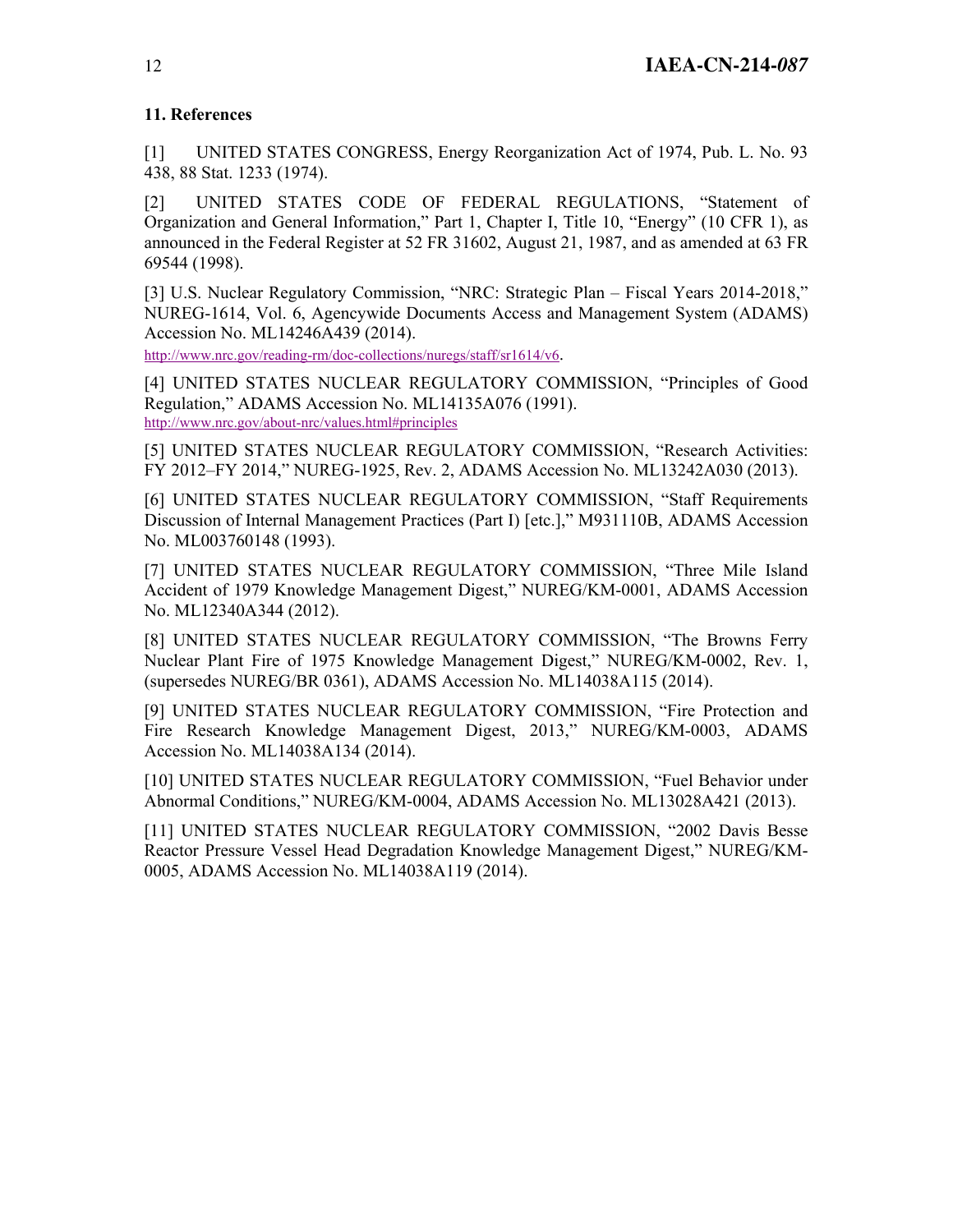## **Appendix I. Selected Research Activities**

## **A.1 Research Activities Related to the Fukushima Dai-ichi Accident [Activities Have Elements of Both Forward Looking and Confirmatory Research]**

The NRC established the Near Term Task Force (NTTF) of senior NRC experts after the Fukushima accident. The NTTF issued a report entitled "Recommendations for Enhancing Reactor Safety in the 21st Century" on July 12, 2011<sup>A.1</sup>. In the report, the NTTF concluded that while continued operation and licensing activities pose no imminent risk, enhancements to to safety and emergency preparedness are necessary. It presented a dozen recommendations for the Commission's consideration. The NRC subsequently prioritized and expanded the NTTF recommendations (in SECY 11 0137, "Prioritization of Recommended Actions to Be Taken in Response to Fukushima Lessons Learned," dated October 3,  $2011^{A.2}$ ). The recommendations were divided into three tiers based on the urgency of the issues, as described described in SECY 11 0137. On March 12, 2012, the NRC issued the first regulatory requirements for the nation's operating reactors based on the prioritized NTTF recommendations. The NRC also established the Japan Lessons Learned Project Directorate (JLD) to focus exclusively on implementing the lessons learned. RES has been supporting the NRC's lessons learned effort through participation in the JLD Steering Committee and several several JLD working groups and through followup research. Some of the related research activities are briefly described below.

## **A.1.1 Fukushima Dai-ichi Accident Study with MELCOR**

The NRC and DOE jointly sponsored an accident reconstruction study as a means of assessing assessing the severe accident modeling capability of the MELCOR code. MELCOR is the state of the art system level severe accident analysis code. The objectives of the study were to (1) collect, verify, and document data on the accidents by developing an information portal system; (2) reconstruct the accident progressions using computer models and accident data; and (3) assess the MELCOR code and the Fukushima models and suggest potential future data data needs <sup>A.3</sup>. A follow-on study funded by DOE that is focused on MELCOR uncertainty analysis of the Fukushima Dai-ichi accident is expected to be completed by end of 2014.

The NRC and DOE are also participating in a benchmark study of the Fukushima Dai-ichi accident. The study, led by OECD/NEA, will include benchmarking workshops to share information and experience related to analyzing the severe accidents at Fukushima Dai-ichi. The objectives of this project are to (1) improve the understanding of severe accident

http://melcor.sandia.gov/docs/Fukushima\_SAND\_Report\_final.pdf.

l

A.1 UNITED STATES NUCLEAR REGULATORY COMMISSION, "Recommendations for Enhancing Reactor Safety in the 21st Century: The Near Term Task Force Review of Insights from the Fukushima Dai-ichi Accident," ADAMS Accession No. ML111861807 (2011).

A.2 UNITED STATES NUCLEAR REGULATORY COMMISSION, "Prioritization of Recommended Actions To Be Taken in Response to Fukushima Lessons Learned," SECY 11 0137, ADAMS Accession No. ML11272A111 (2011).

A.3 Gauntt, R., et al., "Fukushima Dai-ichi Accident Study (Status as of April 2012)," SAND2012-6173, Sandia National Laboratories, Albuquerque, NM (2012).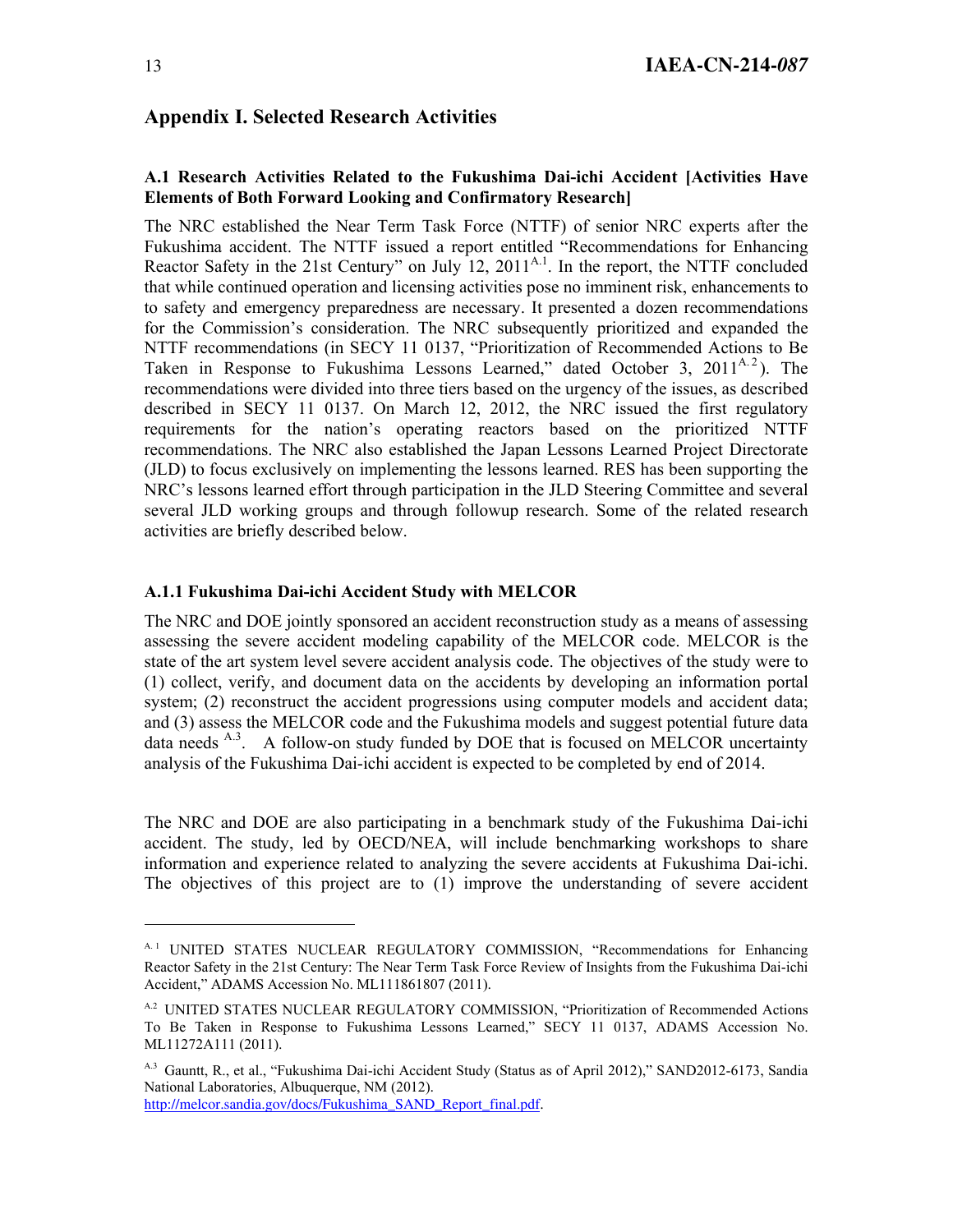phenomena, (2) compare and improve the methods and models of the best estimate computer codes, (3) assist in the development of guidance for decommissioning efforts in Japan by evaluating the accident progression and current status, and (4) promote international cooperation.

## **A.1.2 Hydrogen Control and Mitigation inside Containment and Other Buildings**

In accordance with 10 CFR 50.44, "Combustible Gas Control for Nuclear Power Reactors," licensees are required to use various hydrogen control and mitigation schemes inside containment buildings, depending on their unique design characteristics. As a result of insights and continued post-accident analyses of the Fukushima events, the NRC will reassess the hydrogen control rule as it relates to the various containment designs, including the potential of hydrogen transport into surrounding buildings.

A study of the accident at Fukushima is underway through an international collaborative program. This study will examine hydrogen generation from all sources to benchmark the current hydrogen control and mitigation schemes. Moreover, the NRC will pursue the assessment of any potential or (if possible) identifiable leakage paths from the primary containments into the reactor buildings found through forensic studies of the Fukushima accident. As needed, the NRC will perform accident progression studies using the MELCOR code to examine the containment performance of different containment types.

### **A.1.3 Spent Fuel Pool Study and Expedited Transfer of Spent Fuel**

The NRC recently completed the Consequence Study of a Beyond Design Basis Earthquake Affecting the Spent Fuel Pool (SFP) for a U.S. Mark I Boiling Water Reactor  $A<sup>A</sup>$ , commonly referred to as the Spent Fuel Pool Study (SFPS). This study was initiated to determine whether accelerated transfer of older, colder spent fuel from the SFP at a reference plant to dry cask storage significantly reduces risks to public health and safety. The SFPS considered ground motion associated with a seismic event that is beyond the SFP's current design basis and used analysis methods to determine the potential damage states of the SFP. The SFPS also used detailed modeling to assess the event progression of several scenarios to determine the consequences of any resulting fission product release. The results of the study indicated no no early fatalities for any of the scenarios studied and low individual latent cancer fatality risk for the scenarios studied because effective protective actions limit exposure. The NRC continues to believe, based on this study and previous studies, that SFPs provide adequate protection of public health and safety.

### **A.1.4 Flooding Research**

l

The NRC regulatory offices have asked RES to develop an approach, technical basis, and regulatory guidance for performing probabilistic flood hazard assessments (PFHA). RES is currently developing a multiyear research program plan to address this request. Because

<sup>&</sup>lt;sup>A.4</sup> UNITED STATES NUCLEAR REGULATORY COMMISSION, "Consequence Study of a Beyond Design Basis Earthquake Affecting the Spent Fuel Pool for a U.S. Mark I Boiling Water Reactor," NUREG-2161, September 2014, ADAMS Accession No. ML14255A365.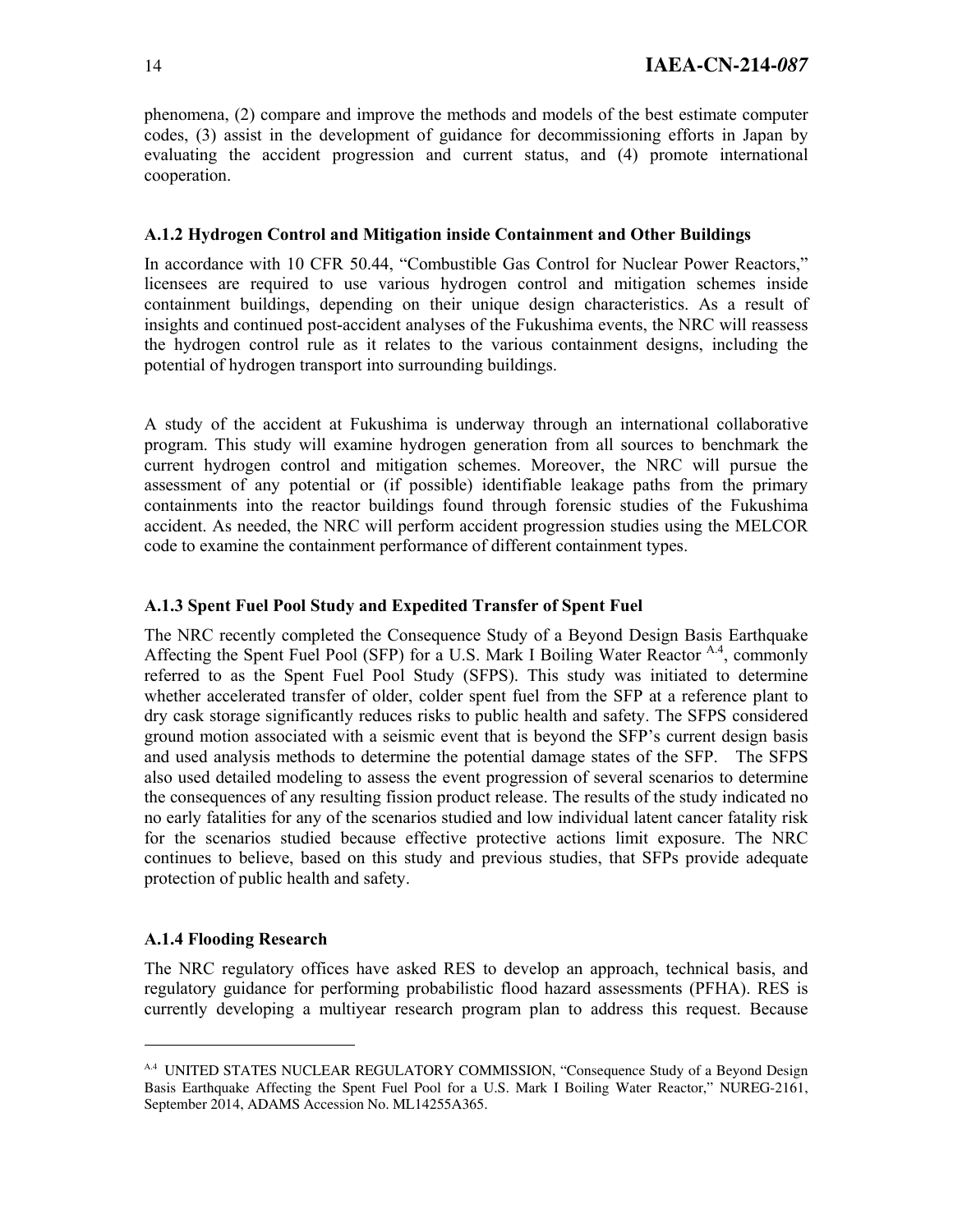flooding is a complex phenomenon with multiple potential causes and site specific design and mitigation implications, many research activities will be associated with this effort. Some of the initial activities include the development of a PFHA framework, development of flood hazard information digests for operating NPP sites, quantitative reliability of passive and active flood protection features, understanding of issues related to human reliability analysis with respect to flood protection and/or mitigation procedures, understanding the uncertainties in dam breach modeling, and quantifying uncertainties in probabilistic storm surge models. RES is also providing specialized technical expertise to support the NRC's NTTF Recommendations on flood hazard reevaluations and walkdowns.

### **A.2 Seismic Research [Confirmatory Research]**

The RES seismic research program in support of regulatory activities is being conducted under a research plan. The current emphasis of this research plan is to evaluate potential risks to U.S. nuclear plants posed by events such as severe earthquakes and tsunamis. To this end, the development of a new seismic source characterization (SSC) model for the Central and Eastern United States (CEUS) has been completed. The CEUS SSC model will be used in conjunction with modified Probabilistic Seismic Hazard Assessment (PSHA) software to perform seismic hazard calculations in order to confirm licensee submittals on the seismic hazard reevaluations. An ongoing project is examining the paleoliquefaction features to understand and quantify large pre-historic earthquakes. This understanding will help inform earthquake recurrence relationships used in seismic hazard analysis. To further understand the soil/structure interactions, RES staff is a conducting a two dimensional nonlinear soil response analysis. The development of a multidimensional soil constitutive model is being pursued.

In the geotechnical and seismic engineering area, RES is conducting an engineering evaluation of post liquefaction residual strength and an evaluation of the applicability of current structural, geotechnical, and seismic regulations to advanced design small modular reactors on individual foundations. Other projects currently underway include an evaluation of numerical tools for assessing soil/structure interaction (SSI) of deeply embedded nuclear power plant structures and a computational platform for addressing SSI under non-traditional seismic input loads.

### **A.3 Fuel Dispersal during a Loss of Coolant Accident [Confirmatory Research]**

The NRC is engaged in various research activities to understand performance of nuclear fuel in accident conditions and to confirm that this performance is acceptable. One finding that has emerged from these research activities in recent years is the possibility that loss of coolant accident (LOCA) conditions may lead to fragmentation, relocation, and dispersal of high burnup fuel. RES developed a research plan to evaluate the conditions that could result in fuel dispersal and to predict the quantity of fuel that could be dispersed. The results to date indicate that a small number (sometimes none, depending on the scenario considered) of the most vulnerable high burnup rods are predicted to rupture. However, the estimates are very sensitive to assumptions regarding the fuel fragmentation, relocation, and dispersal phenomena. The estimates are also very sensitive to the characteristics and assumptions of the emergency core cooling system (ECCS) system. RES is performing additional research and calculations to understand these effects.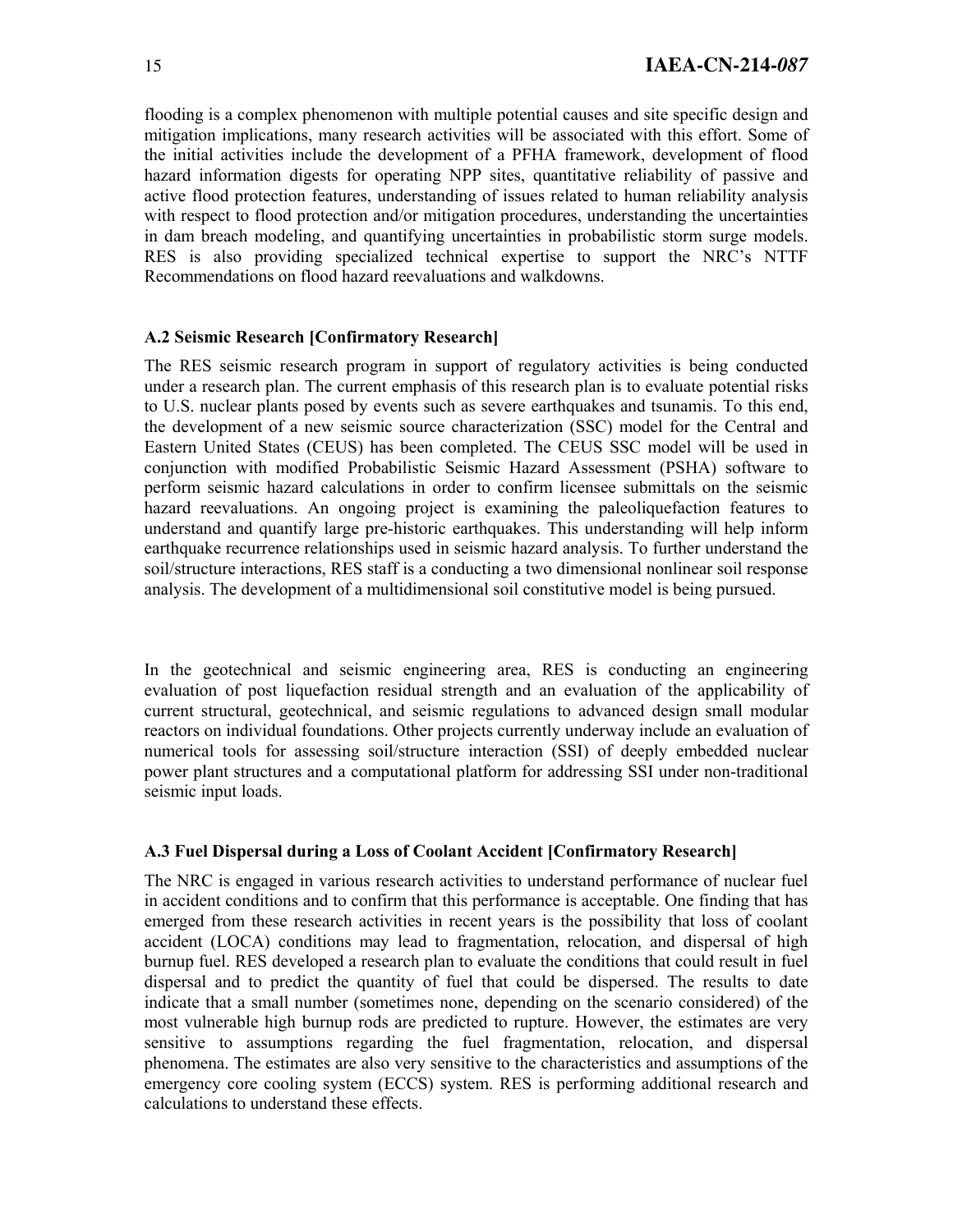#### **A.4 Primary Water Stress Corrosion Cracking (PWSCC) [Confirmatory Research]**

PWSCC in primary pressure boundary components composed of nickel based alloys is a degradation mechanism that can affect the operational safety of PWRs. Nickel-based materials that were originally used in PWRs include Alloy 600 and its companion weld metals Alloy 182 and 82. These materials are known to be susceptible to PWSCC. Newer nickelbased materials have higher chromium content and include Alloy 690 and its weld metals Alloy 152 and Alloy 52. These materials are expected to be much less susceptible to PWSCC and are being used both in new reactor applications and to mitigate potential cracking in existing reactor applications. RES is conducting extensive research to evaluate the PWSCC susceptibility of these higher chromium alloys. The primary objective of this research is to determine the relationship between PWSCC susceptibility and metallurgical characteristics. Specific tasks are currently addressing the effects of dilution zones and existing weld defects on PWSCC susceptibility, and characterization of the susceptibility of heat-affected zones. Experiments will be performed to measure crack growth rates in nickel based alloys in simulated PWR environments. The microstructural and fracture surface characterization of test materials will be performed. Limited experiments are also being conducted to compare the crack initiation susceptibility of the lower chromium alloys (Alloys 600, 82, and 182) and the higher chromium alloys (Alloys 690, 52, and 152). The work will provide valuable information for assessing current and potential mitigation methods that use these higher chromium materials in existing reactors and for evaluating the acceptability of these materials in new reactors.

### **A.5 Concrete Degradation and Alkali/Silica Reaction Research [Confirmatory Research]**

By the year 2015, more than 65 percent of the operating reactor containments in the United States will be more than 20 years old. Seventy percent of the containments are made of reinforced or prestressed concrete. As nuclear plants age and continue to operate, incidence of degradation of structures, systems, and components caused by aging has been and will continue to be identified. Examples of some incidents of concrete and steel degradation include containment delamination, leaching of concrete in tendon galleries, corrosion of steel liners attached to concrete containments, and alkali/silica reaction cracking in concrete, among others. Methods and acceptance criteria are needed to monitor and evaluate aging effects. The objective of the NRC's research is to determine whether current inspection and maintenance programs are sufficient in identifying and characterizing degradation in a timely manner.

#### **A.6 Level 3 PRA [Forward Looking Research]**

In light of the PRA and severe accident modeling advances over the last two decades, the Commission directed the NRC staff to perform a full scope comprehensive site Level 3 PRA. A Level 3 PRA includes accident sequences, which evaluate core damage (Level 1), severe accident progression, and the release of radioactive material to the environment (Level 2), and offsite radiological consequences (Level 3). This study will generally rely on state of practice methods and approaches to estimate radiological consequences from reactor accidents at power or during low power or shutdown modes of operation. However, the Level 3 project will also include evaluation of multi-unit risk, spent fuel radiological sources, and low power